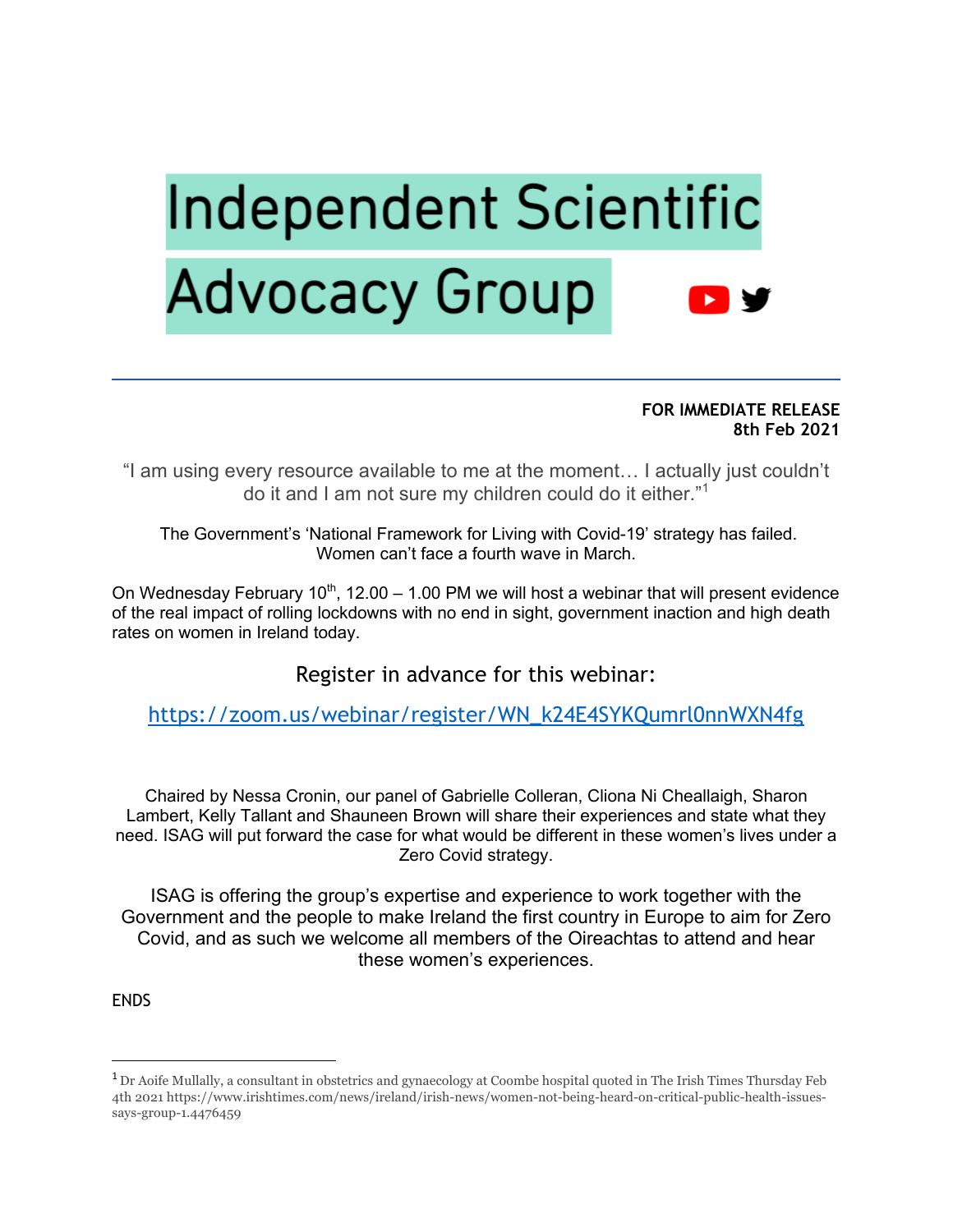## **Chaired by:**

#### **Nessa Cronin**

Lecturer in Irish Studies, Centre for Irish Studies, and Associate Director of the Moore Institute at NUI Galway, & Member of the Independent Scientific Advocacy Group (ISAG) www.ria.ie/nessa-cronin

"*Social & Political Challenges for an all-Ireland Approach to Pandemic Management*

## **Speakers:**

#### **- Gabrielle Colleran**

Radiology Lead National Fetal MRI Program and Head of Department of Radiology, National Maternity Hospital; Consultant Paediatric Radiologist and Clinical Lead for Paediatric Radiology Education Children's Health Ireland (CHI) at Temple Street; UCD Assistant Clinical Professor, Women's and Children's Health, University College Dublin **@GColleranMD** 

"*The Pandemic and Irish Healthcare"*

**- Cliona Ni Cheallaigh**  Associate Professor Consultant, Clinical Medicine, St. James' Hospital and Trinity College Dublin @ClionaNi "*Effect of the Pandemic on Marginalized Groups"*

**- Sharon Lambert** Lecturer in Applied Psychology, University College Cork https://t.co/aD4p6YUD8o?amp=1 @sharonlambert0 "*Impact Narratives from Women on the Front Line"*

**- Kellie Tallant** Rare Lung Diseases Advocate @Kellie\_Tallant "*Life with a rare disease during a pandemic*"

#### **- Shauneen Brown**

Living with cancer "Q&A on living with cancer during a pandemic"